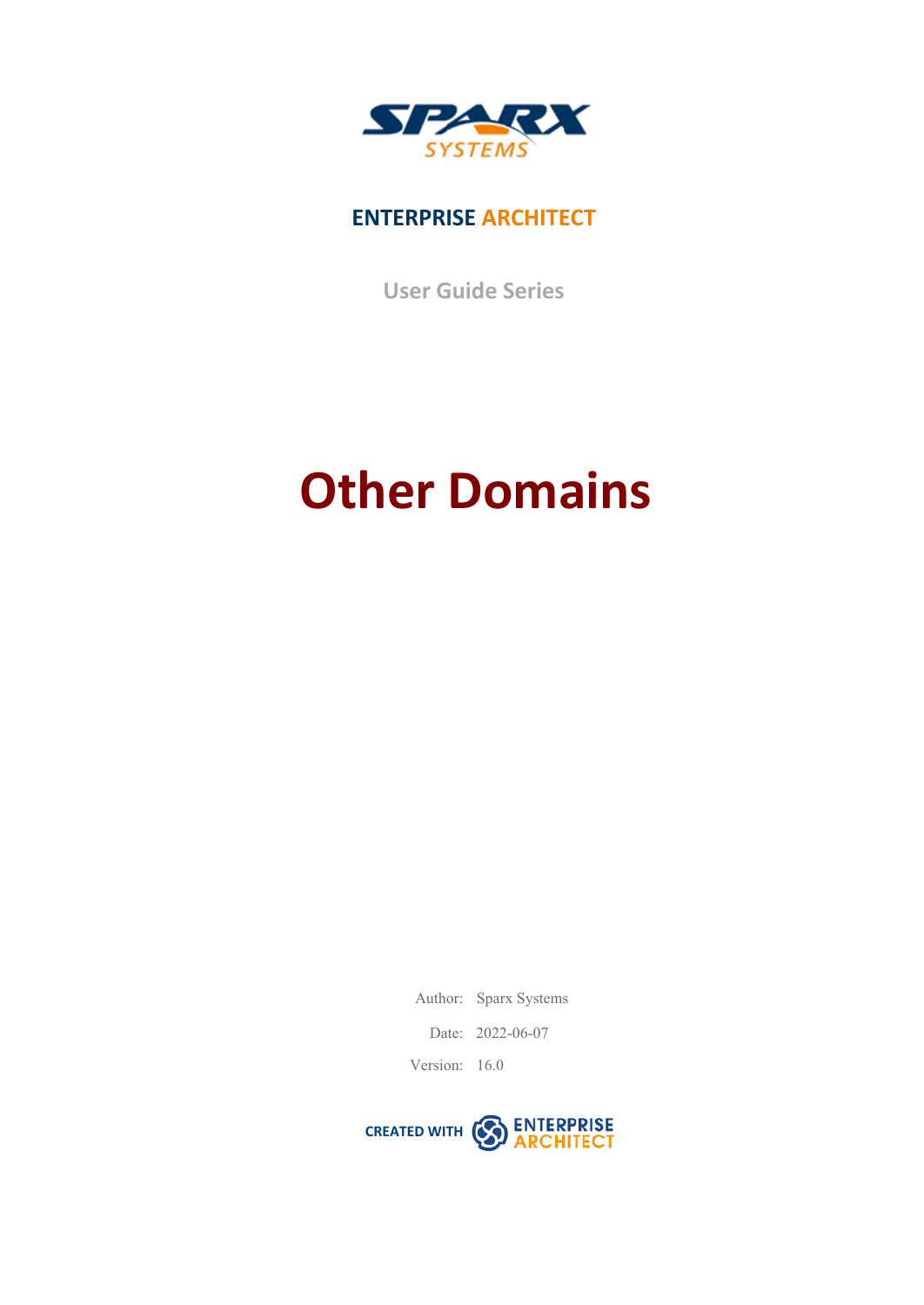# **Table of Contents**

| More Domain Models        |  |
|---------------------------|--|
| Domain Based Diagrams     |  |
|                           |  |
| Stereotypes               |  |
| User Interface Diagrams   |  |
|                           |  |
| le User Interface Diagram |  |
| <b>ULControl Flements</b> |  |
|                           |  |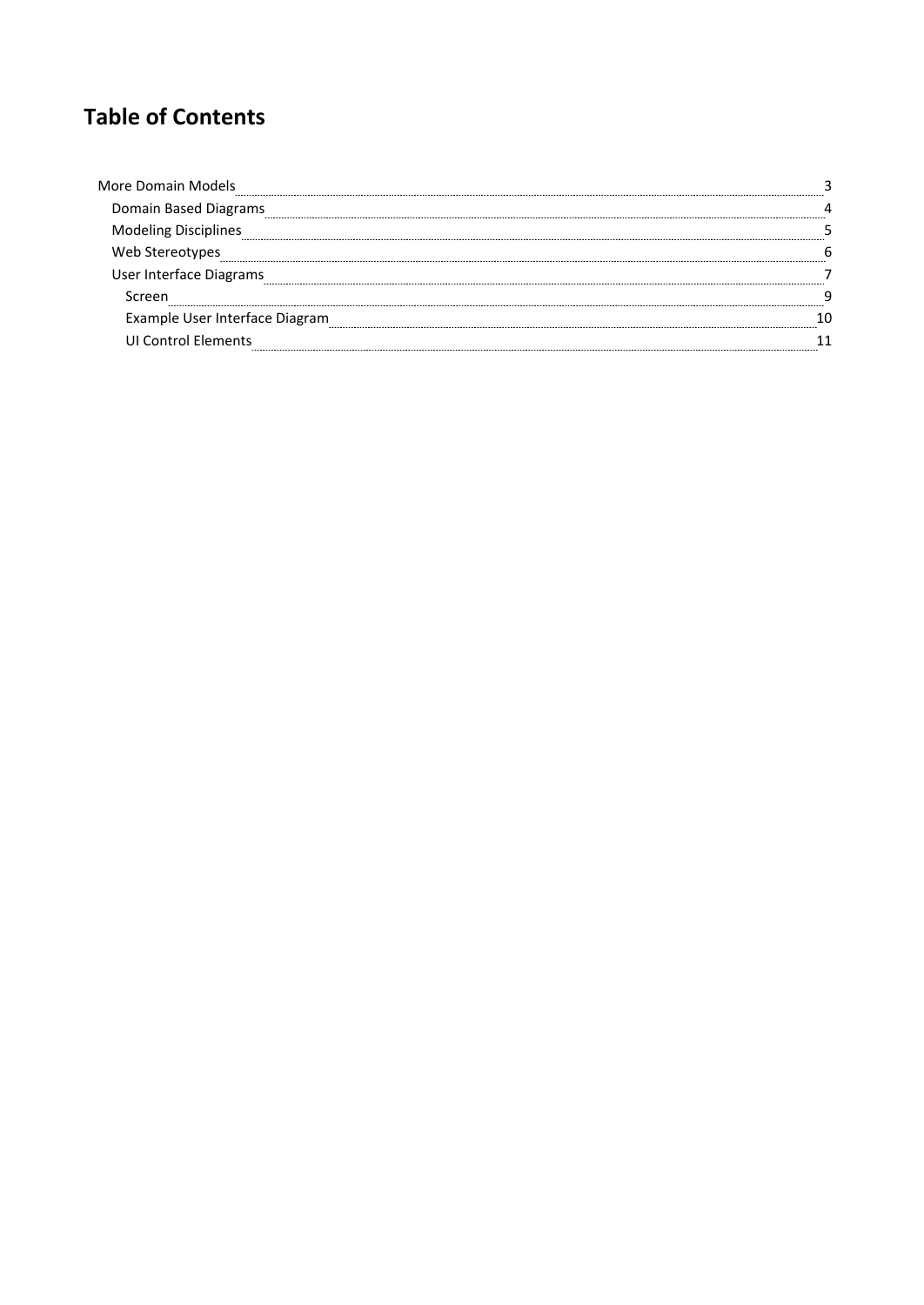# **More Domain Models**



Enterprise Architect is a multi-featured and comprehensive analysis and design, execution and testing tool that helps you to create models ofenterprise, business, engineering, real-time and software systems.Its feature set is so rich that no matter what you want to do there is almost always a tool feature that will help you achieve the task. Enterprise Architect supports a wide range of frameworks, modeling languages and technology platforms and languages. Every discipline will benefit from using the tool, and when an entire team is using the tool the models created by each group can be seamlessly integrated into a whole that will bring great clarity and efficiency to the project or program of work and substantially reduce the risk of failure.

High level managers can create Mind Maps, and strategic thinkers can create stakeholder profiles and define business goals and drivers; Enterprise Architects can create road maps and application inventories, Analysts can describe current and future process models, and Requirements Analysts can create requirement models. On the solution side of the model, a Solutions Architect can detail the interfaces between applications, developers can create code stubs, and Testers can define test cases, just to detail a few possibilities.

Enterprise Architect allows you to follow any project methodology, whether it is an Agile process or a formal military process orone of the standard frameworks such as TOGAF or Zachman. You are also free to set up your own modeling process, and Enterprise Architect has builtin features for defining software development processes. Modeling can start at any point and in real projects it typically doesn't follow the sequences described in text books; Enterprise Architect allows you to work in a flexible way but supports you with a versatile set of tools.

Enterprise Architect has a flexible feature that helps you to create Profiles ofthe UML so even if you cannot find a suitable modeling solution built into the core product, you can extend the tool by creating your own profile.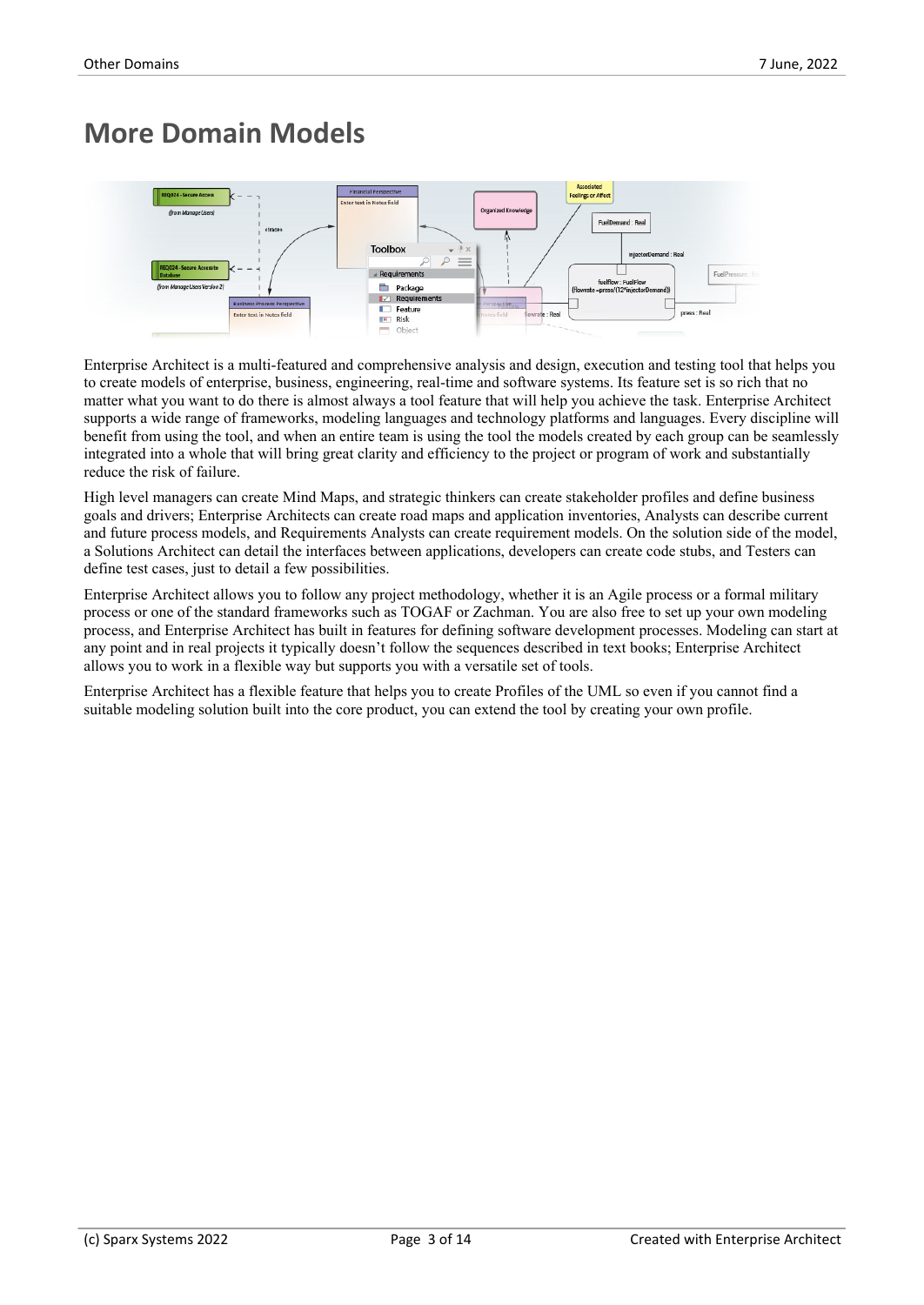# **Domain Based Diagrams**

Enterprise Architect supports a wide range of modeling languages, such as UML, SysML and BPMN, but in addition to the diagrams that are defined as part of these languages Enterprise Architect has a rich setof additional (extended) diagrams, including Mind Maps, User Interface diagrams and Data Modeling diagrams; there is even a general purpose Custom diagram. This allows several specialists such as Strategic Thinkers, User Experience Designers and Scientists to contribute to the models and to create a repository of articulated knowledge that has not been possible before.

## **Domain Based Diagram Types**

| Diagram Type                                         | <b>Detail</b>                                                                                                                                                                                           |
|------------------------------------------------------|---------------------------------------------------------------------------------------------------------------------------------------------------------------------------------------------------------|
| Analysis Diagram                                     | An Analysis diagram is a simplified Activity diagram, which is used to capture high<br>level business processes and early models of system behavior and elements.                                       |
| <b>Custom Diagram</b>                                | A Custom diagram is an extended Class diagram that is used to capture<br>requirements, user interfaces or custom-design models.                                                                         |
| Requirements Diagram                                 | A Requirements diagram is a Custom diagram used to describe a system's<br>requirements or features as a visual model.                                                                                   |
| Maintenance Diagram                                  | A Maintenance diagram is a Custom diagram used to describe change requests and<br>issue items within a system model.                                                                                    |
| User Interface Diagram                               | User Interface diagrams are Custom diagrams used to visually mock-up a system's<br>user interface using forms, controls and labels.                                                                     |
| Data Modeling Diagram                                | A Data Modeling diagram is a Class diagram used for representing database<br>schemas.                                                                                                                   |
| Documentation                                        | Virtual documents enable you to structure and filter your document and web reports<br>by selecting, grouping and ordering individual Packages independent of the<br>organization of the Browser window. |
| Business Modeling and<br><b>Business Interaction</b> | Business Modeling diagrams and Business Interaction diagrams enable you to<br>model both the structure and behavior of a business system.                                                               |
|                                                      | Business Modeling diagrams are based on a Class (UML Structural) diagram,<br>whilst Business Interaction diagrams are based on a Sequence (UML Behavioral)<br>diagram.                                  |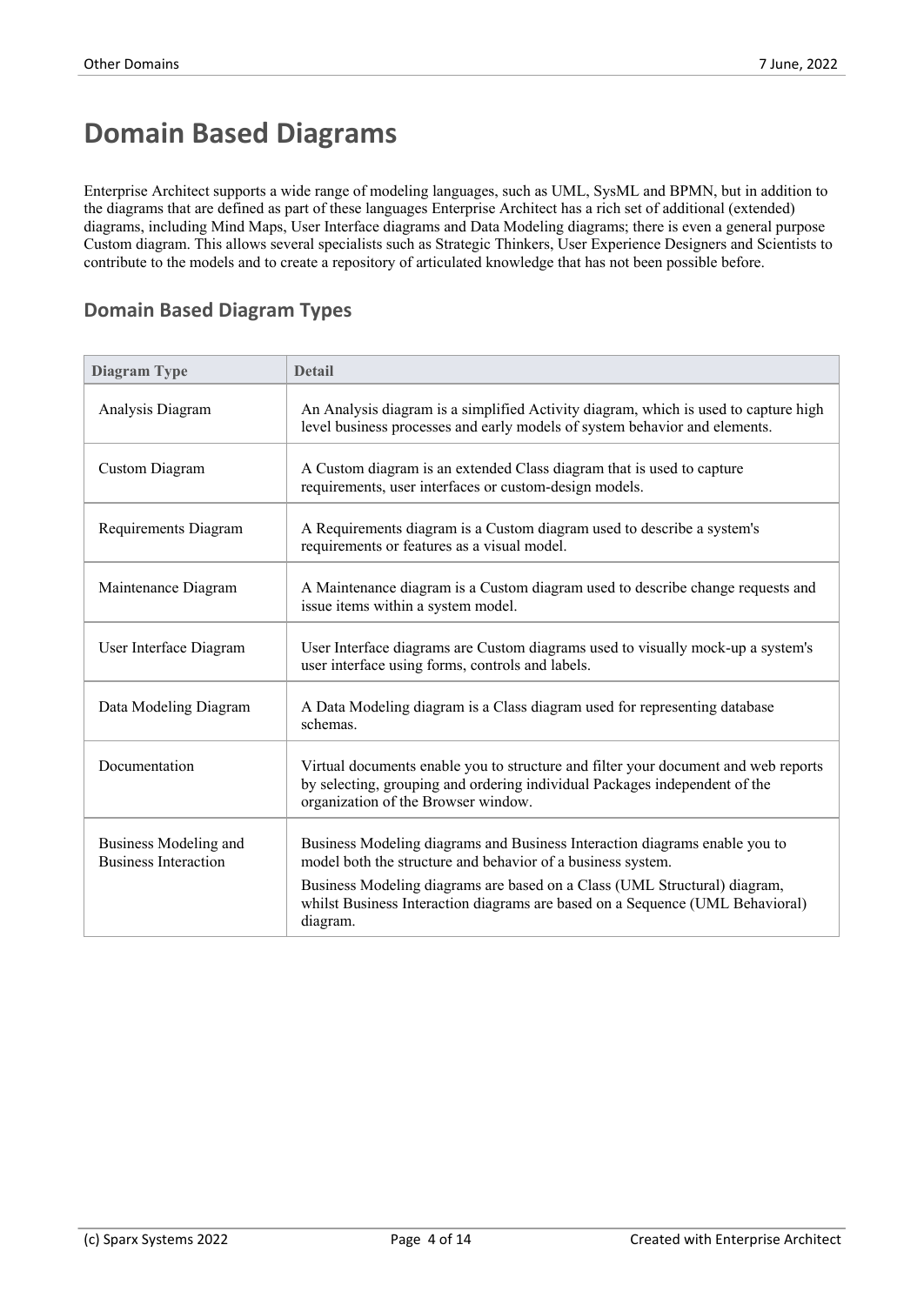# **Modeling Disciplines**

#### **Modelers from all Disciplines and Domains can Create Industry Standard Models**

Regardless of the discipline or your specific field in the system development life-cycle you will find modeling tools and options to create expressive and industry standard models. Regardless of whether you are creating new system components orselecting a commercially available product, or if you work in a strategic, business, technology or engineering division of an organization Enterprise Architect allows you to create collaborative models that show how all facets of the product fit together. The collaboration features ensure that requirements, design and implementation choices are all resolved as a solution is developed.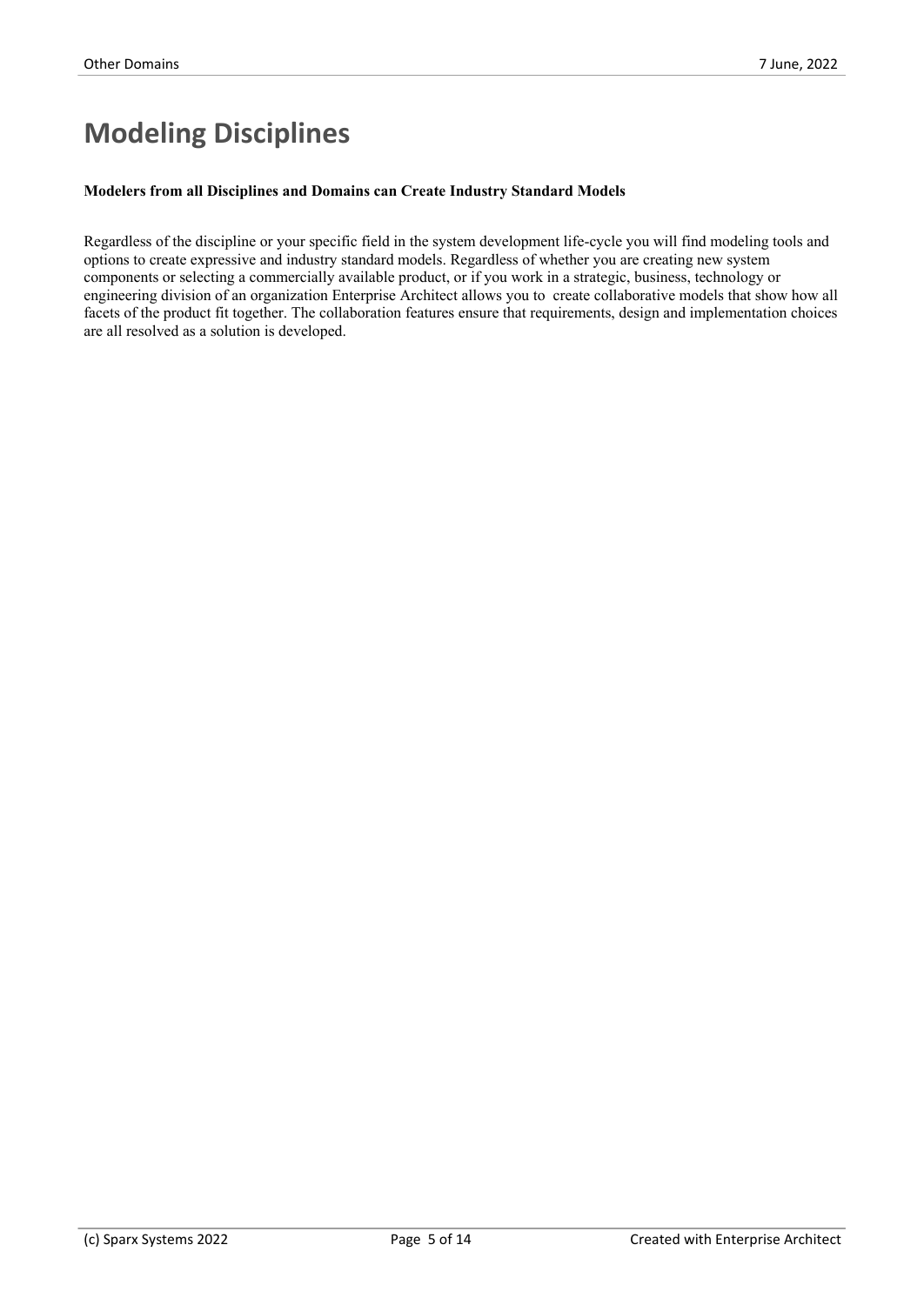# **Web Stereotypes**

Enterprise Architect supports a number of stereotypes for web page modeling, the graphical elements for which display with a graphical icon instead of the usual «stereotype» format. These stereotypes are only supported for Class elements. These are the various graphical icons and their associated stereotypes:



A similar set of web modeling elements and their relationships are also available through dedicated 'Web Modeling' pages in the Diagram Toolbox.

## **Set a web icon**

| <b>Step</b> | <b>Action</b>                                                                                                                                                       |
|-------------|---------------------------------------------------------------------------------------------------------------------------------------------------------------------|
|             | Create a new Class element in a diagram.                                                                                                                            |
|             | Display the Class 'Properties' dialog.                                                                                                                              |
|             | In the 'Stereotype' field, either type in the required stereotype name or click on the drop-down arrow and<br>select the required stereotype (as named previously). |
| 4           | Click on the OK button.<br>The Class displays as in one of the examples shown.                                                                                      |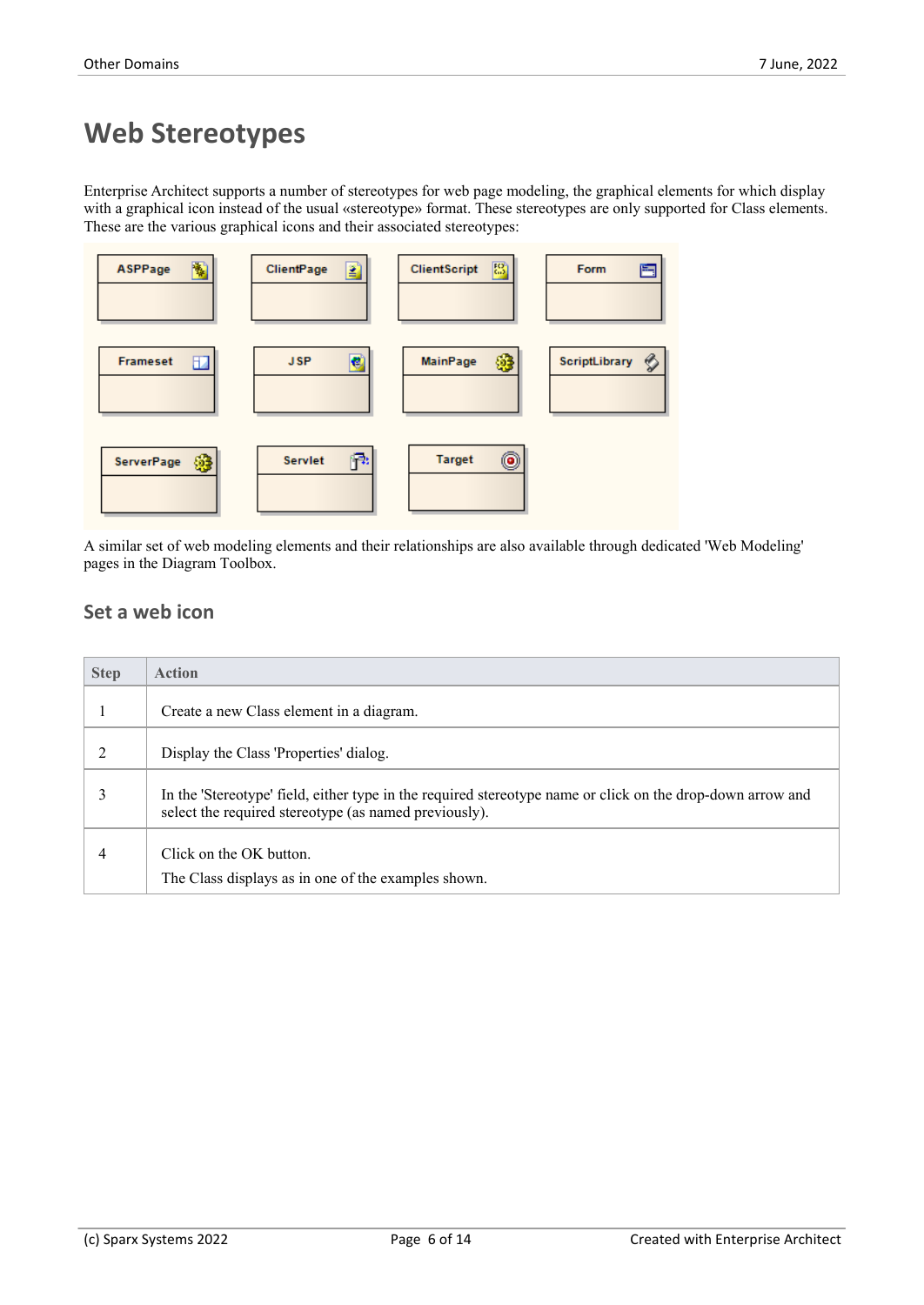# **User Interface Diagrams**

User experience and user interface design have traditionally been modeled in a variety of tools that are separate from other disciplines, leading to a disconnect between these models and the other analysis and technology models.

Enterprise Architect allows you to model a wide range of user interfaces and platforms, including client software, web sites and pages, and mobile devices such as phones and tablets. It uses compelling representations ofthe physical devices and the platforms to make these models appealing and useful for walks-through with users. The elements in these models can also be traced to other elements in the repository, including design principles, requirements, use cases and user stories, stakeholders' concerns, information models, architecture and design models. StateMachine diagrams can also be created to represent the important states of the user interface, and these can be traced to testing models.

The User Interface diagram is an extended diagram type that provides a set of wire framing toolboxes with a rich palette of user interface elements for Android and Apple devices, as well as for web pages and dialogs. There is also a facility for modeling Win32® user interfaces, with a toolbox containing a wide range of controls such as Check Boxes, Spin Controls, Tree Controls and many more.

## **Example Diagram**

#### Example User Interface Diagram

## **User Interface Diagram Element Toolbox Icons**

| <b>Icon</b>                 | <b>Description</b>                                                                                                                             |
|-----------------------------|------------------------------------------------------------------------------------------------------------------------------------------------|
| Package                     | Packages are used to organize your project contents, but when added onto a<br>diagram they can be use for structural or relational depictions. |
| 夁<br>Screen                 | A Screen element is used to prototype a User Interface screen flow.                                                                            |
| <b>UI Control</b><br>$\Box$ | A UI Control element represents a user interface control element (such as an edit<br>box).                                                     |
| Object                      | An Object is a particular instance of a Class at run time.                                                                                     |

## **User Interface Diagram Connector Toolbox Icons**

| <b>Icon</b> | <b>Description</b>                                                                                                                         |
|-------------|--------------------------------------------------------------------------------------------------------------------------------------------|
| Associate   | An Association implies that two model elements have a relationship, usually<br>implemented as an instance variable in one or both Classes. |
| Aggregate   | An Aggregation connector is a type of association that shows that an element<br>contains or is composed of other elements.                 |
| Generalize  | A Generalization is used to indicate inheritance.                                                                                          |
|             |                                                                                                                                            |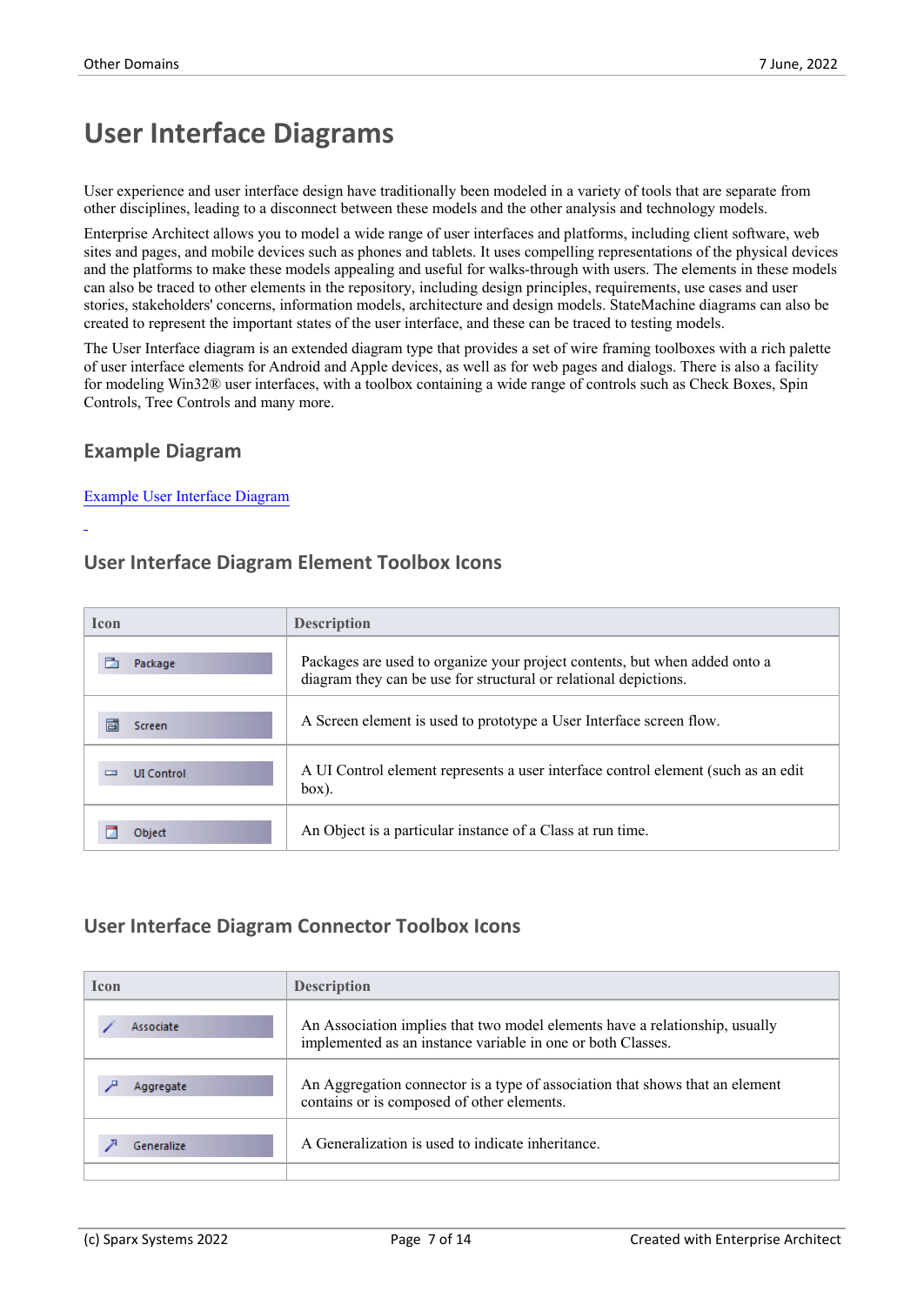| Realize |
|---------|
|         |

#### **Notes**

- Using stereotyped Classes, you can model the design of a web page user interface
- The Enterprise Architect Professional, Corporate, unified and Ultimate editions also include the MDG Win32 UI Technology, with which you can design user interface components that render more precisely as Win32 ® User Interface elements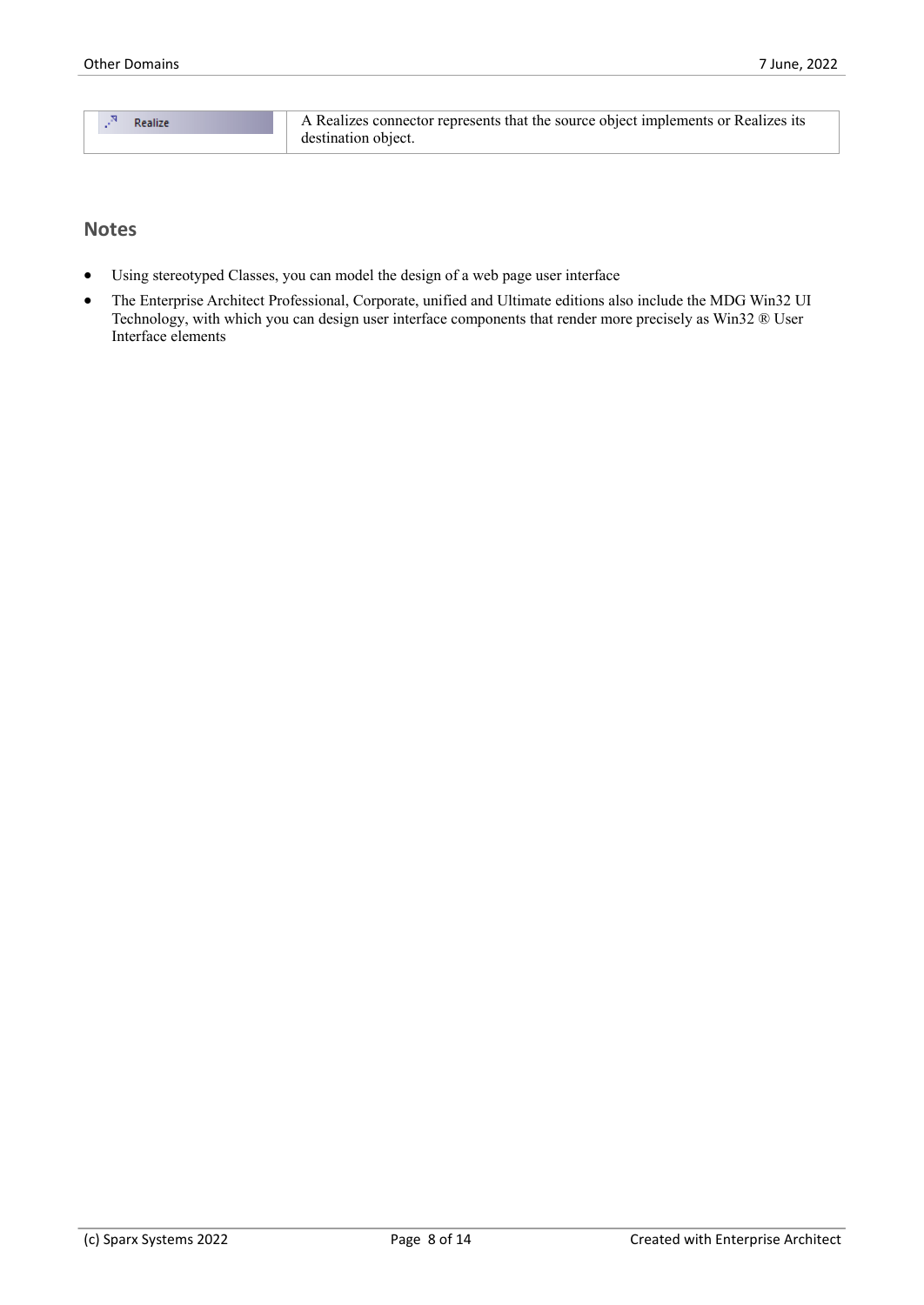## **Screen**

A Screen is used to prototype User Interface screen flow. By using UML features such as Requirements, Constraints and Scenarios against User Interface diagram elements, you can build up a solid and detailed understanding of user interface behavior without having to use code. This provides an excellent means of establishing the precise behavior of the system from a user's perspective and, in conjunction with the Use Case model, defines exactly how a user gets work done.

Web pages can also be prototyped and specified rigorously using Enterprise Architect's custom interface extensions.

#### **Example**

This example diagram illustrates some features of Enterprise Architect's screen modeling extensions that support web page prototyping. By adding requirements, rules, scenarios and notes to each element, a detailed model is builtup of the form or web page, without having to resort to GUI builders or HTML.

| <b>Payment Screen</b>           | 図<br>Α           |
|---------------------------------|------------------|
|                                 |                  |
| <b>Order Details</b>            |                  |
|                                 | OrderTotal       |
| <b>Ship Details</b>             |                  |
|                                 |                  |
| CreditCard#<br>ExpiryDate       |                  |
| NameOnCard                      | Submit<br>Cancel |
|                                 |                  |
| <b>Back</b><br><b>View Cart</b> |                  |

Enterprise Architect displays UI Controls as a range of special icons, depending on the stereotype used; for example, a Control stereotyped as a «list» displays with a vertical scroll bar.

#### **Toolbox icon**

夁 Screen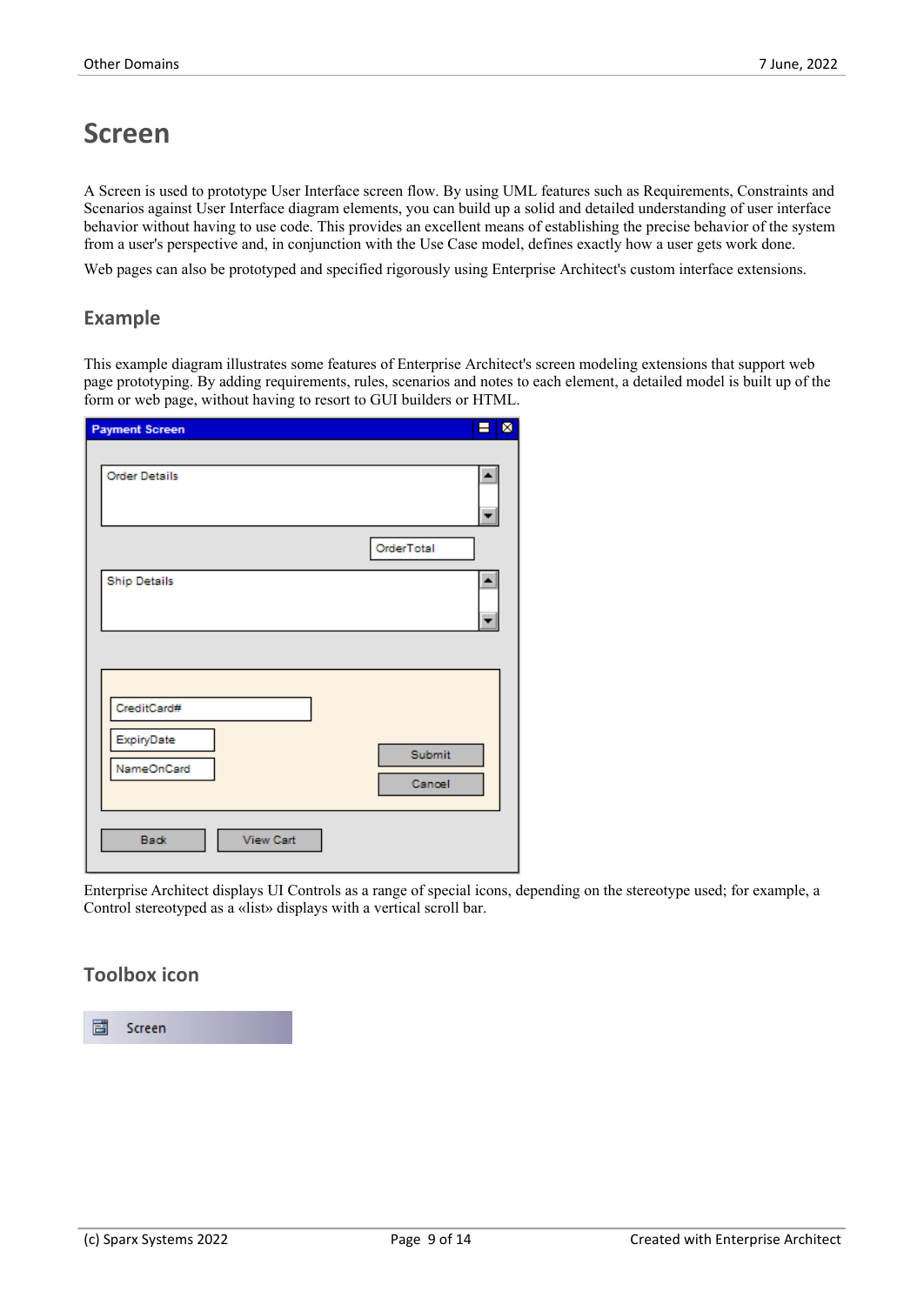# **Example User Interface Diagram**

In this example User Interface diagram, forms, controls and labels are arranged on the diagram to define the appearance of a user interface screen and controls. UI Control elements can also be traced to other model elements linking the UI with the underlying implementation.

| <b>Main View</b>        |                                                                            | н       | 图                                            |
|-------------------------|----------------------------------------------------------------------------|---------|----------------------------------------------|
| <b>Browser Menu</b>     |                                                                            |         |                                              |
| <b>Browser Toolbar</b>  |                                                                            | Mailbox | $\blacktriangledown$                         |
| Toolbar<br>Send         |                                                                            |         |                                              |
| <b>Folder Tree View</b> | $\blacktriangle$<br>Message List                                           |         | $\blacktriangle$                             |
|                         | $\overline{\phantom{a}}$                                                   |         | ▼                                            |
| Address Book            | $\blacktriangle$<br>Message<br>Options<br>Checkbox1<br>Radio1<br>Checkbox2 |         | $\blacktriangle$<br>$\overline{\phantom{a}}$ |
|                         | Radio2<br>▼                                                                |         |                                              |

#### **Notes**

- The Screen element is the parent of all the UI Control elements it contains; in the Browser window, expand the Screen element to list its child UI elements
- If you are designing more than one screen, and you want to move a UI Control element from one screen to another, you can do this in the Browser window - click on the UI Control element and drag it underneath the target Screen element; on the User Interface diagram, the UI Control element is removed from the source Screen and displayed in the target Screen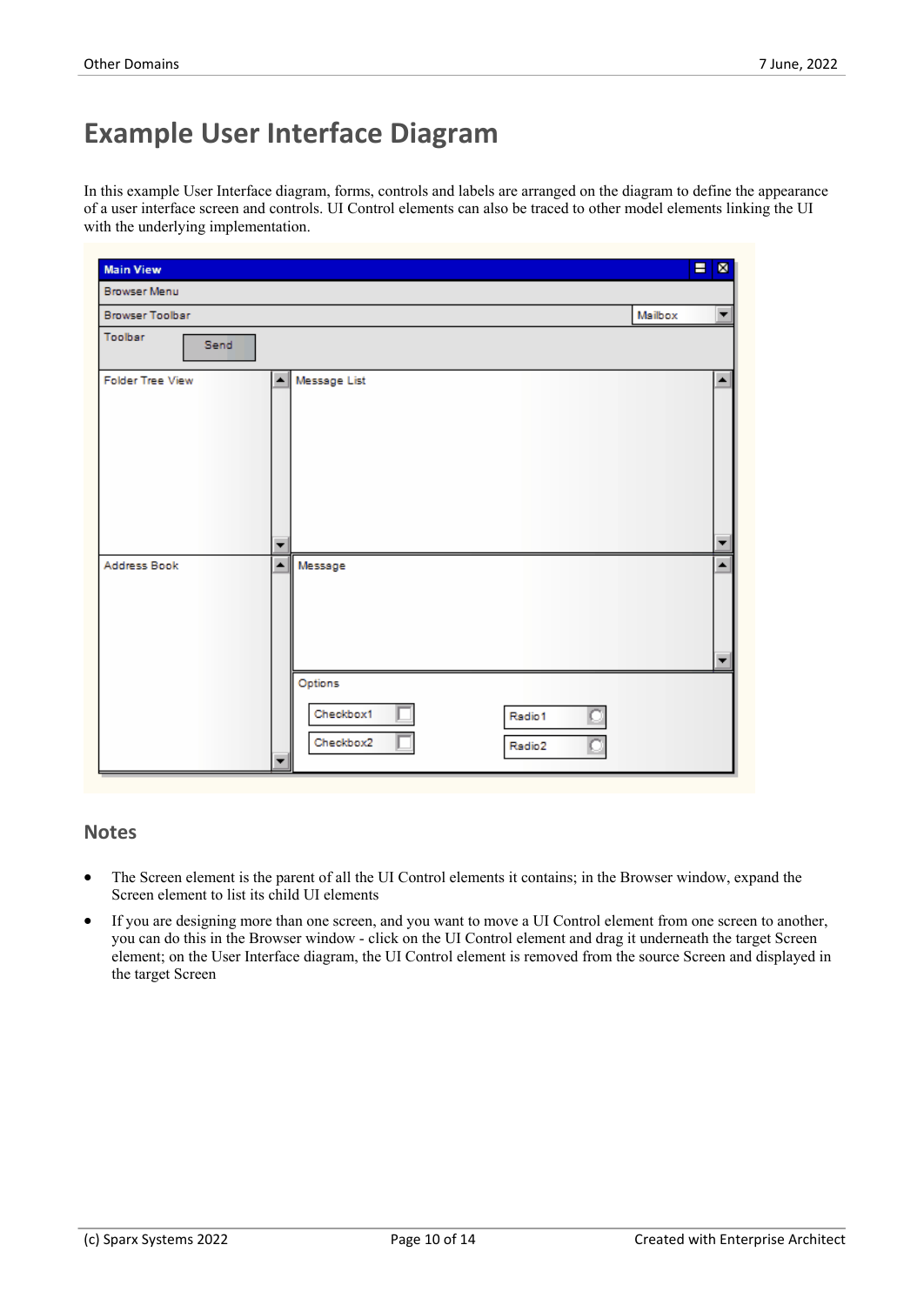# **UI Control Elements**

A UI Control element represents a user interface control element (such as an edit box). It is used for capturing the components of a screen layout and requirements in a Custom or User Interface diagram.

There are a number of UI Control elements available in the 'User Interface' page of the Toolbox. These include:

- · List
- · Table
- Text Box
- · Label
- · Form
- Panel
- **Button**
- Combobox
- Checkbox
- Checkbox (left hand side)
- · Radio button
- · Radio button (left hand side)
- Vertical Line
- Horizontal Line

#### **Example**

The icons can be combined on a 'Screen' icon to represent the appearance of a user interface screen, as shown: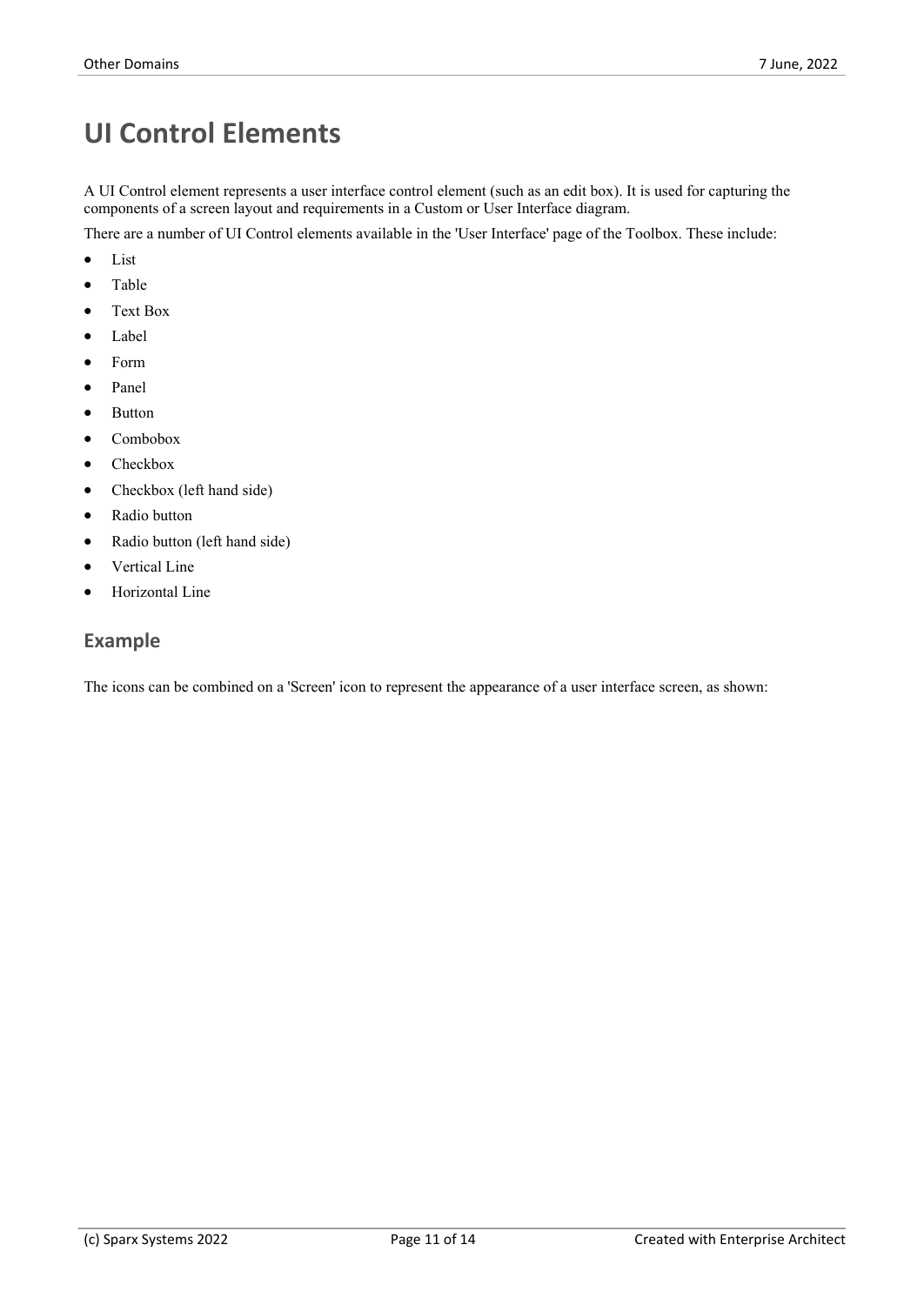| <b>Main View</b>        |                                                            | 図<br>Ξ                                       |
|-------------------------|------------------------------------------------------------|----------------------------------------------|
| <b>Browser Menu</b>     |                                                            |                                              |
| <b>Browser Toolbar</b>  |                                                            | $\overline{\phantom{0}}$<br>Mailbox          |
| Toolbar<br>Send         |                                                            |                                              |
| <b>Folder Tree View</b> | Message List<br>$\blacktriangle$                           | $\blacktriangle$                             |
|                         | ▼                                                          | ٠                                            |
| Address Book            | $\blacktriangle$<br>Message                                | $\blacktriangle$<br>$\overline{\phantom{a}}$ |
|                         | Options<br>Checkbox1<br>Radio1<br>Checkbox2<br>Radio2<br>▼ |                                              |

You can also extend the available icons by selecting other stereotypes in the 'UI Control Element Properties' dialog. The full set of available stereotypes is shown here; type or select the text in the 'Stereotype' field to create the corresponding icon.

ui User Interface